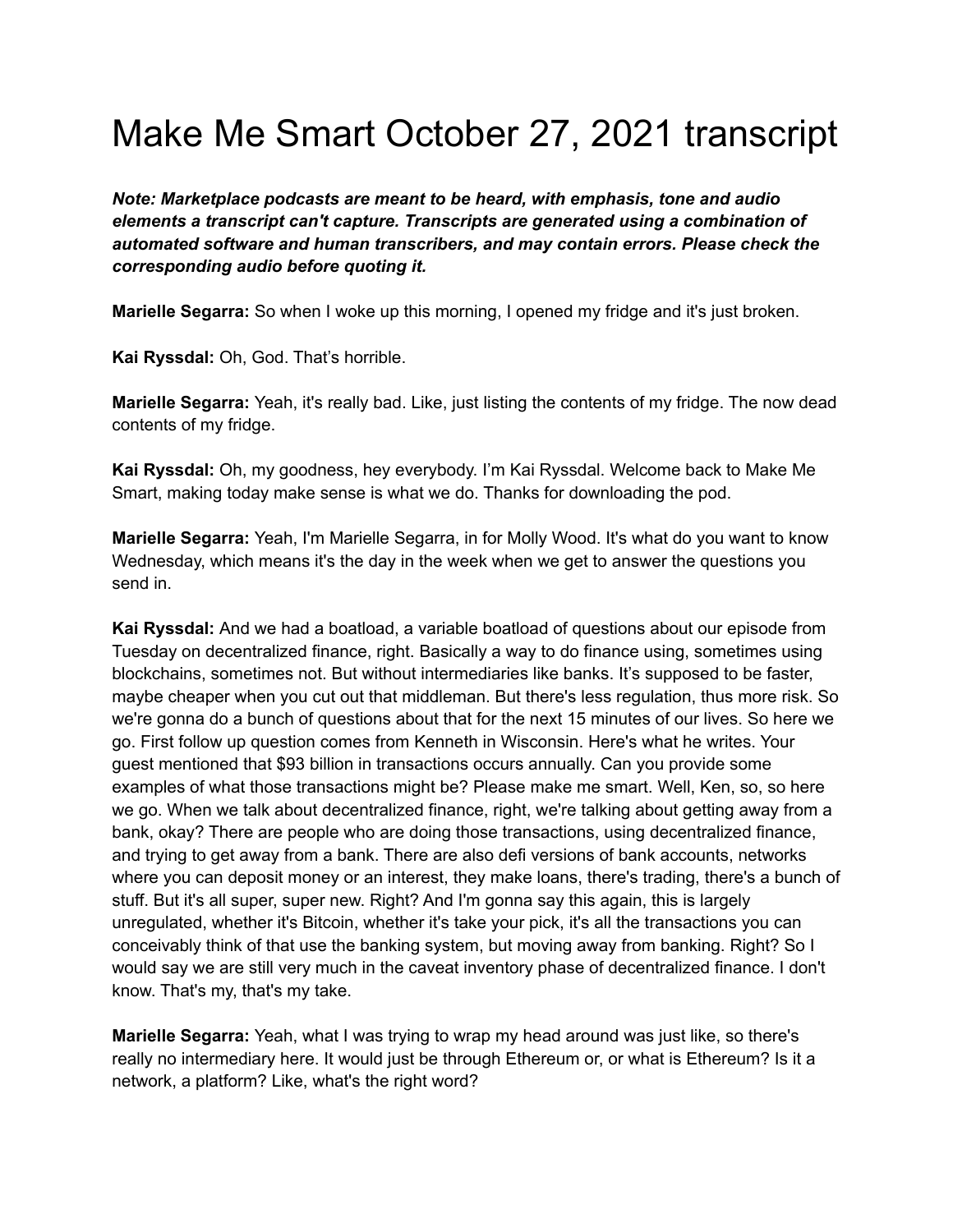**Kai Ryssdal:** So ether is the actual cryptocurrency attached to Aetherium, which is the, the, the underlying technology. And if ether actually, in Aetherium, let you do a whole bunch of stuff that Bitcoin doesn't, but that's a whole different kind of episode, things like smart contracts, and all those kinds of things. But, but, but that's how, that's let me, let me see if I can make sense of this. There are cryptocurrencies and then there are the underlying technologies like Aetherium, like the blockchain, and like those sorts of things, and that's where the promise lies, right? For the instantaneous transfer of money. If you go to the five and dime, and you pay, you know, 14/1000 of a Bitcoin for a candy bar, that is transferred instantaneously through the blockchain, from you, to the vendor. Okay? It's not like banking, where it has to go through the like, if you're writing a cheque, it goes through the Federal Reserve, believe it or not, the Federal Reserve is the check writing Clearinghouse in this economy. It's instantaneous, and that's the promise. Right? The disintermediation is the promise. The challenge, of course, is that we haven't yet figured out the systems. We haven't yet figured out the infrastructure. That's it.

**Marielle Segarra:** Yeah. Okay. Cool. Here's our next question, which comes to us through the make me smart hotline.

**Reed:** Hi, Kai and Molly. This is Reed from Seattle. Am I missing something about traditional money transfers? If you pay me through Venmo, that money is instantly available for me to spend. There may be some delay in the background, but as a practical matter, that money is mine seconds after it is paid to me. Thanks for making us smart.

**Marielle Segarra:** Yeah, so one of the selling points. Right.

**Kai Ryssdal:** Such a good question.

**Marielle Segarra:** I guess, right, I would say that decentralized finance is supposed to be fast or faster, but, than banks. But yeah, specifically about Venmo, Venmo is not an example of decentralized finance. Because if you're using a Venmo account, you have to connect it to a bank account or a debit card. So there is a financial middleman to actually make that transfer. And if you have access to Venmo or Paypal or a service like that, you might get your money pretty quickly. But you also might not because the service can hold on to your money for a few weeks, if they see the transaction is like, risky, there are certain words that they can, if they see it in your description of the transaction, they might flag it, maybe it's an illegal thing. So they act as a backstop to that. And also, if you want to transfer your money into your bank account from Venmo, it, that can take a couple days as well. You know, but there are plenty of people who don't think of the banking tools we currently have as necessarily fast either. So here's Gill Luria, a technology Strategist at D.A. Davidson.

**Gil:** The consumer finance tools available to US consumers are not a universal experience. While two people in the US can easily and cheaply move digital money back and forth, that is not true if you try to send money to a relative in, say, the Philippines or Nigeria, not to mention a digital transfer between two people in those countries.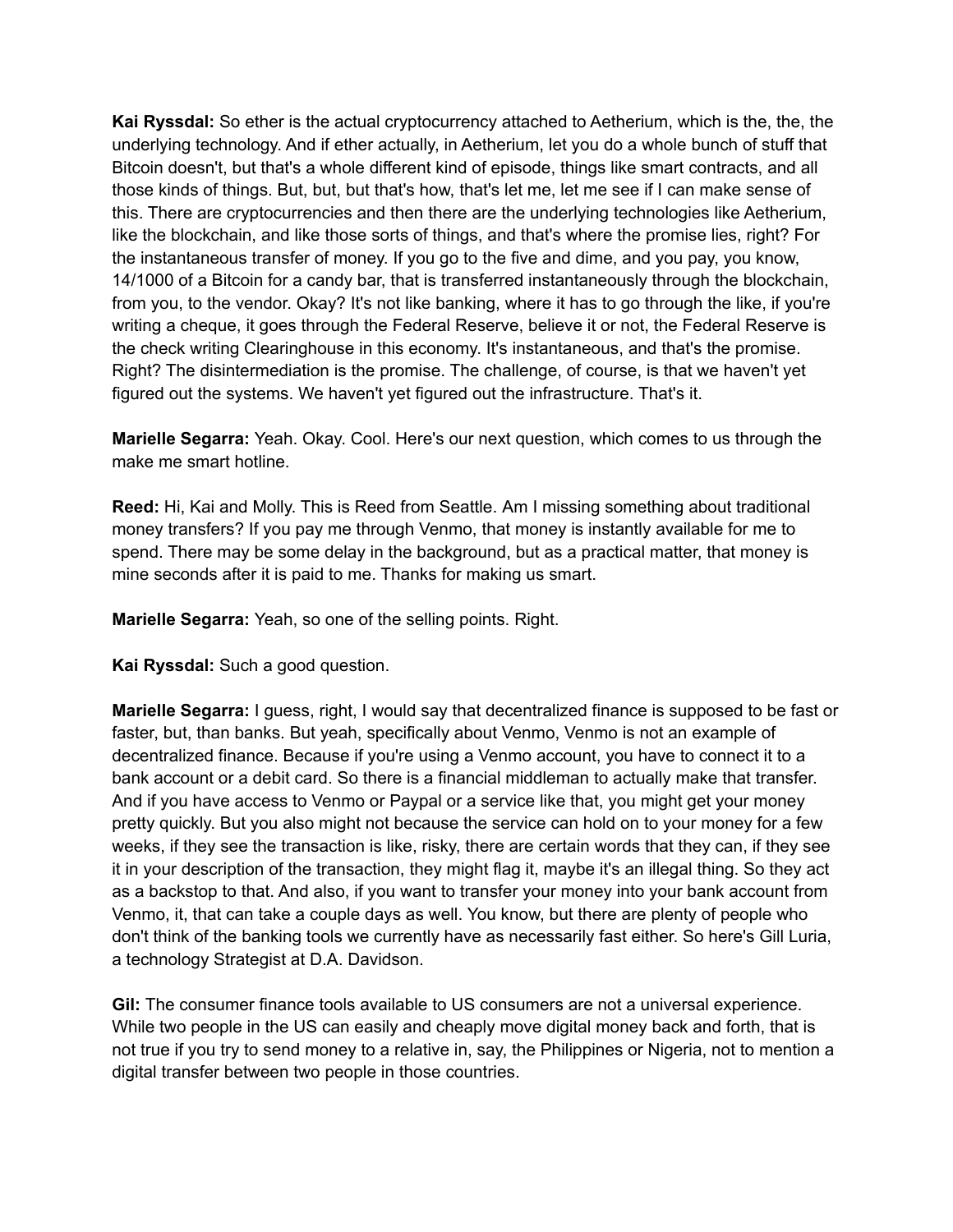**Kai Ryssdal:** So yeah, you're right. Yeah. And that's exactly what I was gonna say, you keep going. You're on a roll.

**Marielle Segarra:** Yes. Be it is one thing that, about banking tools, that that doesn't work for everything, for everyone, that is. And another issue I think that, that people think decentralized finance could help solve is just the cost of sending money, for instance, abroad, because there are often fees tacked on to that. And some say that in decentralized finance, that you could go without those fees.

**Kai Ryssdal:** Yeah, here's, here's the other thing. I just want to pick up on something that Gil mentioned, right? This idea of digital money, right? Digital currency. Digital money is not decentralized finance. Okay? Because, number one, central banks are getting into digital currencies. We've talked about it before on the podcast, that Federal Reserve is, the central bank in China is, right. And they will definitely not be decentralized, they will not be getting themselves out of that equation. But just because you can do it digitally doesn't mean it's decentralized finance. Venmo is not decentralized finance, you've got to go through a bank, even though it's digital. And that's a key thing to wrap your brain around this.

## **Marielle Segarra:** Yeah.

**Kai Ryssdal:** Yeah, it's easier, but it's not, it's not decentralized. Anyway, speaking of making it easier to move money from point A to point B, it is a great segue to this question about money laundering.

**Laurie:** This is Laurie from Tampa, Florida. I listened to your episode on decentralized finance. While I can't argue that banks have lots of issues and prevent a chunk of the population from having accounts, they do perform an anti money laundering function, trying to keep money away from the terrorists, human traffickers and other bad guys. How would AML screening be done in more widespread, decentralized financing. Thanks for making me smart.

**Kai Ryssdal:** Yeah, that's a great question. Right? Because the, the rap on Bitcoin and crypto writ large, which is sort of the vanguard of decentralized finance is that really, what are you going to use this for except maybe to evade taxes and blackmail and ransomware and money laundering, right? And, and in point of fact, we know that, the feds know it too, the Treasury Department pointed out that a lot of the recent ransomware attacks have been asking for payment in Bitcoin. There is sanctions related guidance from the crypto industry, from, for the crypto industry from Treasury. I will also say that Gary Gensler, the head of the SEC, is very crypto savvy. And while money laundering is not in the Securities Exchange Commission's bailiwick, they definitely know Gensler does for sure how to use that stuff. And so he's going to be keeping an eye on that one. There is guidance coming out tomorrow from the Financial Action Task Force on money laundering, global organization devoted to fighting money laundering, about how countries in the private sector can be in compliance with their standards. So yeah, that's a great, great question. And, and it is one of the many issues with crypto and defy that, I think people, which is to say the rest of us, need to wrap our brains around for sure.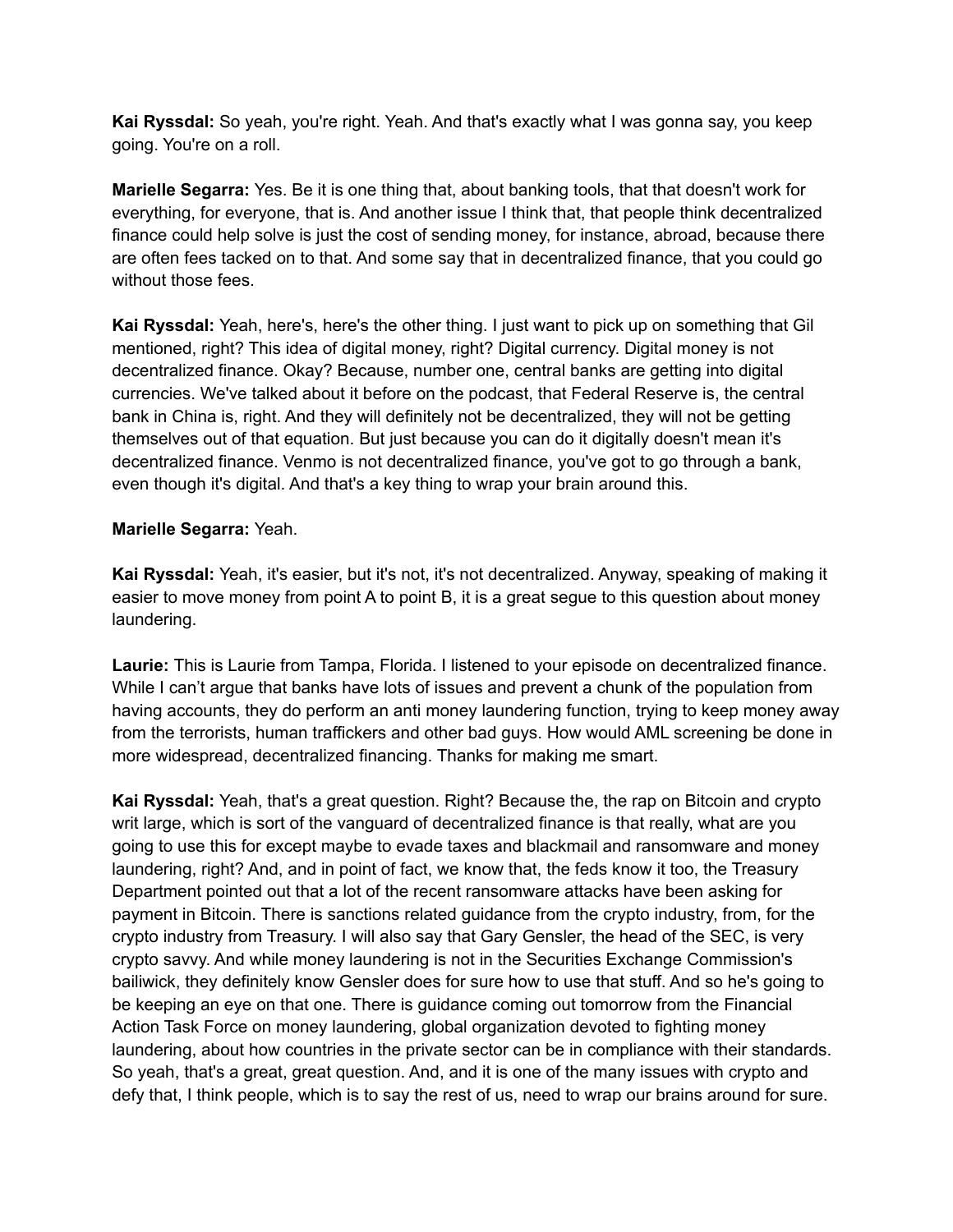**Marielle Segarra:** I mean, anytime there's something new, like a new way of approaching something we've been doing forever, it can sound super promising, but raises all these other issues, like potentially money laundering or illegal activity. But then also, what effect does it have on climate change? Right, like, so we have a voice memo from a listener who probably heard yesterday's deep dive on the carbon tax.

**Eva:** This is Eva from Birmingham, Michigan. During the defi interview, it was mentioned that a defi system would be run on blockchain. Does that mean that it would have a large carbon footprint like Bitcoin? Thanks for making us smarter.

**Kai Ryssdal:** Oh, that's another great question. Yes, lots of good questions today.

**Marielle Segarra:** Yeah. And the answer is yes, decentralized finance does run on cryptocurrency like Bitcoin, and it would have a large carbon footprint. According to--it was Politico, actually, that quoted this. According to research by the University of Cambridge, Bitcoin mining across the world now consumes more electricity than is used in a country the size of Austria or Portugal. And you can imagine it's just going to grow. So that's definitely something to pay attention to. And regulators in Europe are talking about this, figuring out a policy and thinking about how if this grows, that fits into their goals to reduce carbon emissions. It's one of those things like, it seems like climate change now overlaps with every part of the economy. It's just something that like every, every, you know, economic agency, and federal agency has to actually be worried about climate change and every company.

**Kai Ryssdal:** Yeah. And if I could channel my inner Molly Wood here, who's off today and through the rest of the week. There's a podcast on climate change. It's called How We Survive. Molly's, I think she's in the middle of producing, I don't even know if she's like, off doing that today or whatever she's doing, but it runs through December, and it's available on the podcast app of your choice.

**Marielle Segarra:** Yeah, it's great. You guys should listen to it.

**Kai Ryssdal:** We got the plug in. Yeah, you totally should. We got the plug in and we're gonna get out of here in like 12 minutes if I can get this ball out of my dog's mouth cuz she wants to play catch. Anyway, we're done, back tomorrow for a hollowed out shell Thursday. Keep sending us your questions, your make me smiles, [makemesmart@marketplace.org,](mailto:makemesmart@marketplace.org) or you can leave us a voicemail, 508-827-6278, 508-UB-SMART.

**Marielle Segarra:** She's always pushing that tennis ball to you. Are you know giving her enough attention?

**Kai Ryssdal:** This dog gets so much love. Give me, cut it out. You're like my daughter, she's like, dad, you got to walk the dogs again. I'm like, no, sweetie. I walked them three miles today. I really don't.